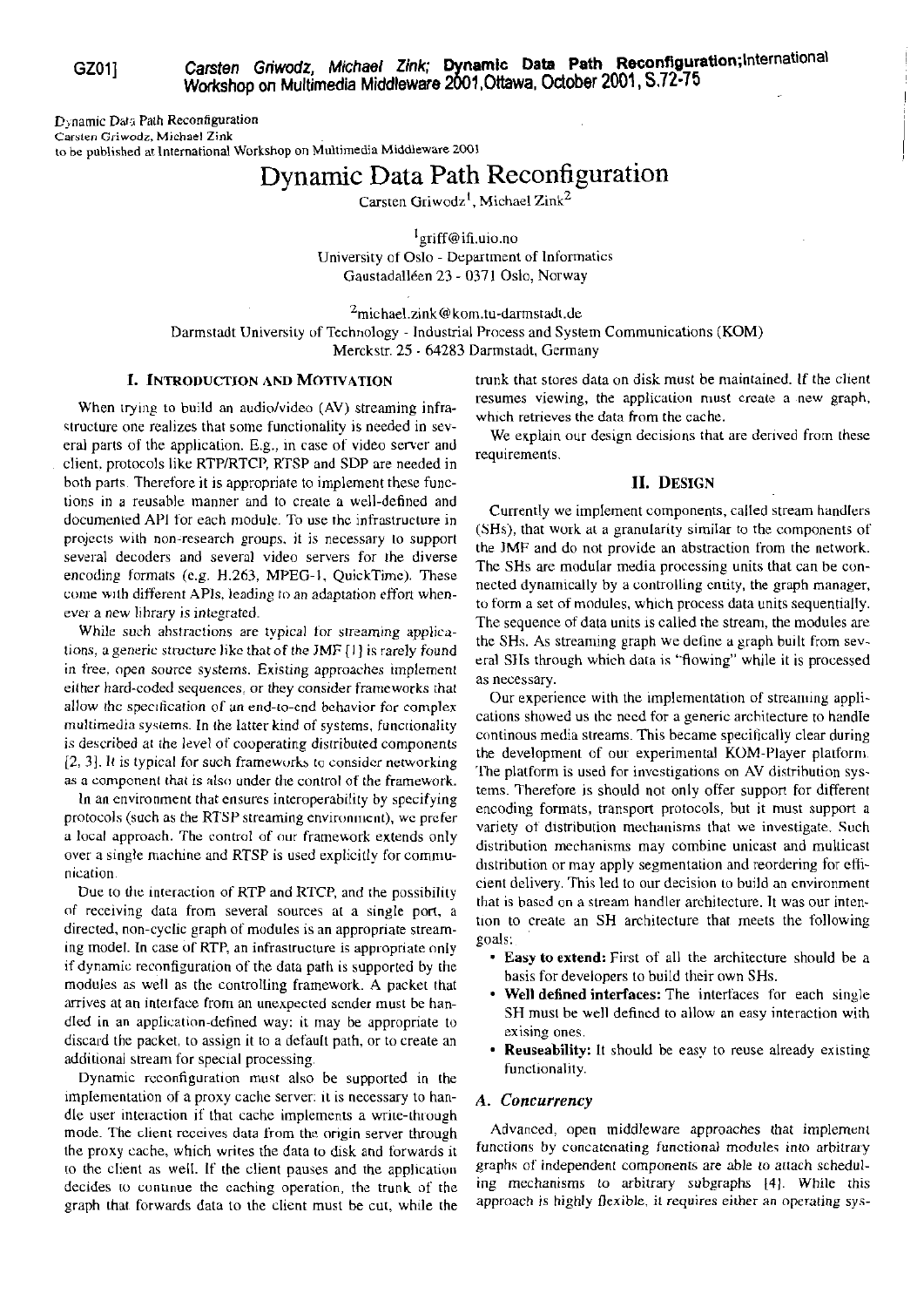tem abstraction layer to allow arbitrary grouping, or information about the potential grouping capabilities of modules. For example, it is not straight-forward to support in the same thread a module that listens to a BSD socket with a module that waits for a POSIX semaphore to fire without wasting resources. Our implementation restricts the flexibility of the graph manager for combining stream handlers into processing units.

# **B.** Stream and Streaming Graph

With our focus on delivery systems, we have not addressed issues in determining the functionality of stream handlers that may enable a graph manager to create an appropriate streaming graph. Rather, at this time we use well-known sub-sequences of SHs that are required for a specific task, such as data forwarding, writing to and playout from disk, buffering, or sequencing. The graph managers are responsible for the setup and destruction of the SHs, determine the interaction beween the individual SHs and represent the interface towards the application.

Specifically, a graph manager is required to deal with data packets from unexpected sources, and it must split a graph or incree graphs on behalf of the application. To handle operations such as user join or leave operations on multicast streams, the graph inanager must be able to dynamically split and merge the streaming graph by setting up or removing SHs without disrupting the active data forwarding of a stream.

#### C. Stream handlers in Gleaning capable proxy-cache

In multimedia middleware research, dynamic reconfiguraiton of stream graphs is currently investigated from the aspect of the replacement of functions and of adaptation to changing resource availability [5].

Our requirements are orthogonal to these abilities and smaller in scale: in an RTP/RTSP delivery system our proxies must be able to handle gracefully within the data forwarding path unexpected new streams from the uplink side, pause and continue requests from the client side.

## III. IMPLEMENTATION

The implementation consists of three applications that are sufficient for building an experimental streaming media distribution system: client, server and proxy-cache. All three of them exclusively use the SH architecture described in Section II to implement their streaming functionality. As a starting point the classes shown in Figure 1 were implemented.

## A. Overview

The implementation of the KOM-Player platform aims at the development of a research prototype in the area of wide-area distribution systems for streaming media in the Internet. The initial code base considered mainly the distribution of CBR MPEG-1 system and MP3 streams, which were our initial target formats because they combine hardware- and OS-independent playback capability with an appropriate quality. Since these encoding formats do not support the scalability of encoding formats that can now and in the conceivable future be



deployed in the Internet on a wide scale, more flexible encodings are considered as well in our research. More recently, we have added H.261 and VBR MPEG audio, video and system, The SH architecture will be a major basis for ongoing implementation work that is concerned with scalable encoding formats.

#### **B.** Middleware

To make SHs also usable for third party developers we decided to create a layer that provides basic classes (see Figure 1), templates and interface definitions for the creation of new SHs. Parent classes with a set of virtual functions cnsure the interoperability between SHs. Certainly this can only be assured in case that newly created SHs inherit from those classes.

- SH and SHStatus: SH is the basis class for all SHs which must be inherited by all new SH classes. This class provides an attribute template that allows individual attributes for each SH. The SHStatus class provides functionality that allows to collect status information about a specific instance of an SH (e.g. if the SH is currently part of an active graph).
- Endpoints: The Endpoint classes provide standard interfaces between the SHs. Each new SH must also include a class that implements its endpoints and inherits from SHEndpoint. SHs can provide both sink and source endpoints, which must than inherits SHSinkEndpoint or SHSourceEndpoint, respectively.
- **Attributes:** Attributes of an SH are modified by the graph manager to specialize an SH before it is connected into a graph. Attributes are implemented as set/get operations on generic data types. At this time, the knowledge required for specialization is identical to the knowledge required for chosing among different SHs.
- **Reports:** It is untypical for architectures that implement uni-directional streaming of data to provide direct feedback in the opposite direction of the data path. We have decided to do this. It allows, for example, to provide RTCP feedback to an RTP packetizer without involvement of the graph manager. Each SH must implement the report interfaces (up- and downstream), and reports must be accepted in a non-blocking manner. SHs may communicate via specialized reports even if intermediate SHs can not interpret them - such reports must be forwarded.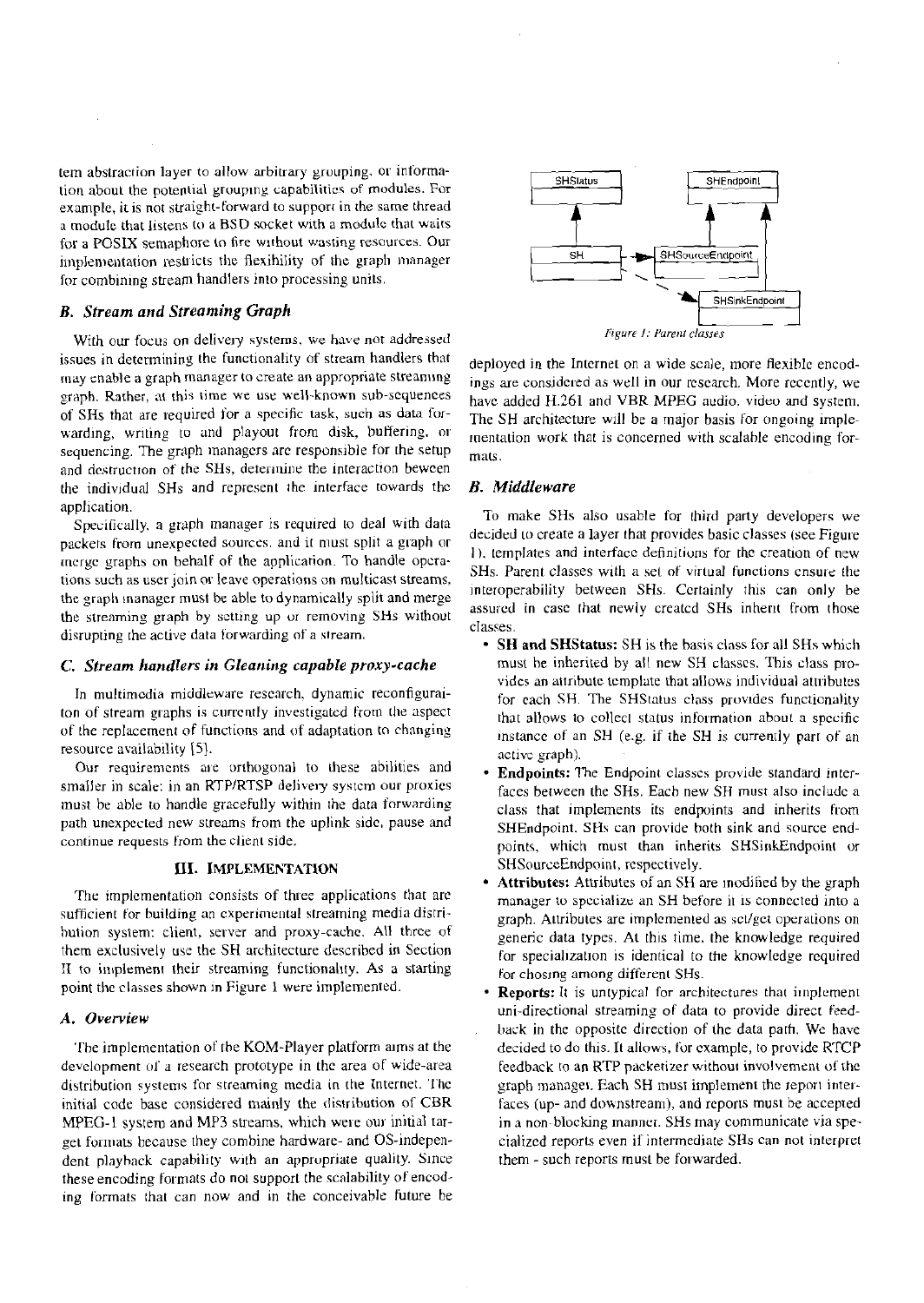# *C. Strearn Hartdler Types*

To deal with the concurrency issue, our implementation requires SHs to specify whether they implement an own clock or not, and whether they requiie it or not. As a result, we define three operation modes for our SHs. to be ordered appropriately by the graph manager: active, passive and through. Their comhination and ordering depends on the task that a specitic streaming graph should fulfil.

- **Active:** Aciive SHs implement their own timer. If the SH acts as a source, it will push data downstream actively (by calling a push function of ihe downstream SH). If it acts as a sink, it will pul1 data from an upsueam SH actively. It may act as source and sink ai the same time. The timer that is implemented by the active SH my be a local timer, or it may be implemented by observing external conditions, like user input or network packets. It is not possible to connect two active SHs directly to each other because each one tries to control synchronity. Yet, more that one active SH in a streaming graph can exist if a passive SH is inserred between those.
- Passive: A passive SH does not implement a clock. If it acts as a sink, an upstream SH may push data to it, if it acts as a source, a downstream SH may pull data from it. If it implements both source and sink, it must also provide buffering capacities that suite the nceds of the graphs that it is likely to be included in. Such a buffering SH should define thresholds that allow it to notify the graph manager of over- and underruns of the buifer. Passive SHs can not he connected direcily hecause no data would he exchanged hetween thern.
- **Through:** Through SHs are meant for tasks such as onthe-ily transcoding. packet duplication, or filtering. SHs do not implement timers and should not introduce buffers beyond thosc necessary for their operation. They must always implement a source as well as a sink. An arbitrary numher of them can he concatenated. An active SH that is located upstream will push data through this kind of SH, potentially through several more through SHs until a passive SH is encountered. The pul1 operation is used in the same way by an active SH located downstream. A through SH should work in both directions, but its endpoint capahilities rnay restrict this.

# *D. Client-Server Application*

An example for these stream handlei types' interaction is the delivery of an MPEG-1 (system stream) movie to a client. Figure **2** shows the SHs that are used in this simple scenario.

The movie is stored on the server's disk. Thus the starting point of the streaming path is an SH that reads the data from the disk. The data ieader, in our casc described as *File Source*   $SH<sup>1</sup>$ , must be partially aware of the encoding format of the stored movie to schedule its read-ahead operations reasonably.



In the example data is requested from the *File Source SH* hy the *Encoder SH* which is an *RTP Encoder SH* in this specific case. The encoder dctermines the timing in this stream. It understands the actual encoding format of the data and the transport protocol that is used for data transmission. It deterrnincs time and amount of daia to *pul1* from the *File Source* and *pushes* it to the *RTP Sink SH* to meet the existing constraints for data rate and delay, and to create a reasonable stream. In the case of an MPEG-1 system stream this means that the *RTP Ericoder SH* requesis data chunks of equal size and *pushes*  those io the *RTP Sirik SH.* RTCP receiver reports are interpreted by the *RTP Sink SH* and statistics are forwarded to the *RTP Encoder SH* using the report interface.

The actual streaming path is determined by the existing streaming graph which repiesents the layout of the streaming architecture. In Figure 2 the streaming graph consists of *Graph Mariogrr; File Soiirce SH, RTP Encoder SH* and *RTP Sink SH*  The *Graph Manager* is responsible for the setup and destruction of the SHs, determines the interaction beween the individual SHs and represents the interface towards the application.

To handle special tasks in caches the *Gruph Manager* must be able to dynamically reconfigure the streaming graph by setting up or removing SHs.

## *E. Gleatiing Proxy*

Reconfiguration plays no role in the example of Section D hut it is a basic requirement for a proxy server that implements *gleaning.* Roughly, a gleaning proxy works by delivering a movie linearly to a client via unicast, which the proxy itself receives in two pieces: a short start sequence via unicast and ihe remaining portion via multicast. For a detailed description of Gleaning we refei to **[6]** 

Since one of our research topics is on caching for multimedia streams we designed and implemented a gleaning capable proxy-cache for those strearns. **A** detailcd design can hc found in **[7].** The proxy is not an RTSP proxy as understood in the RFC, which caches and redirects only control information [8]. Rather, it is an RTSPIRTP proxy cache that stores content in addition to handling RTSP requests. RTSP messages from different RTSP sessions are multiplexed onto one connection between an origin server and a proxy. RTSP SessionIDs are the keys to de-multiplex sessions. A proxy installs an RTSP connection to an origin scrver on-damand when a requesi for the particular origin server is received froin **a** client. The connection is torn down when no more active RTSP sessions between the proxy and the origin servcr exist.

Figure 3 shows a streaming graph for the gleaning proxy

This **is** descibcd **as** a sourcc hecause it is the source of the streaming path.